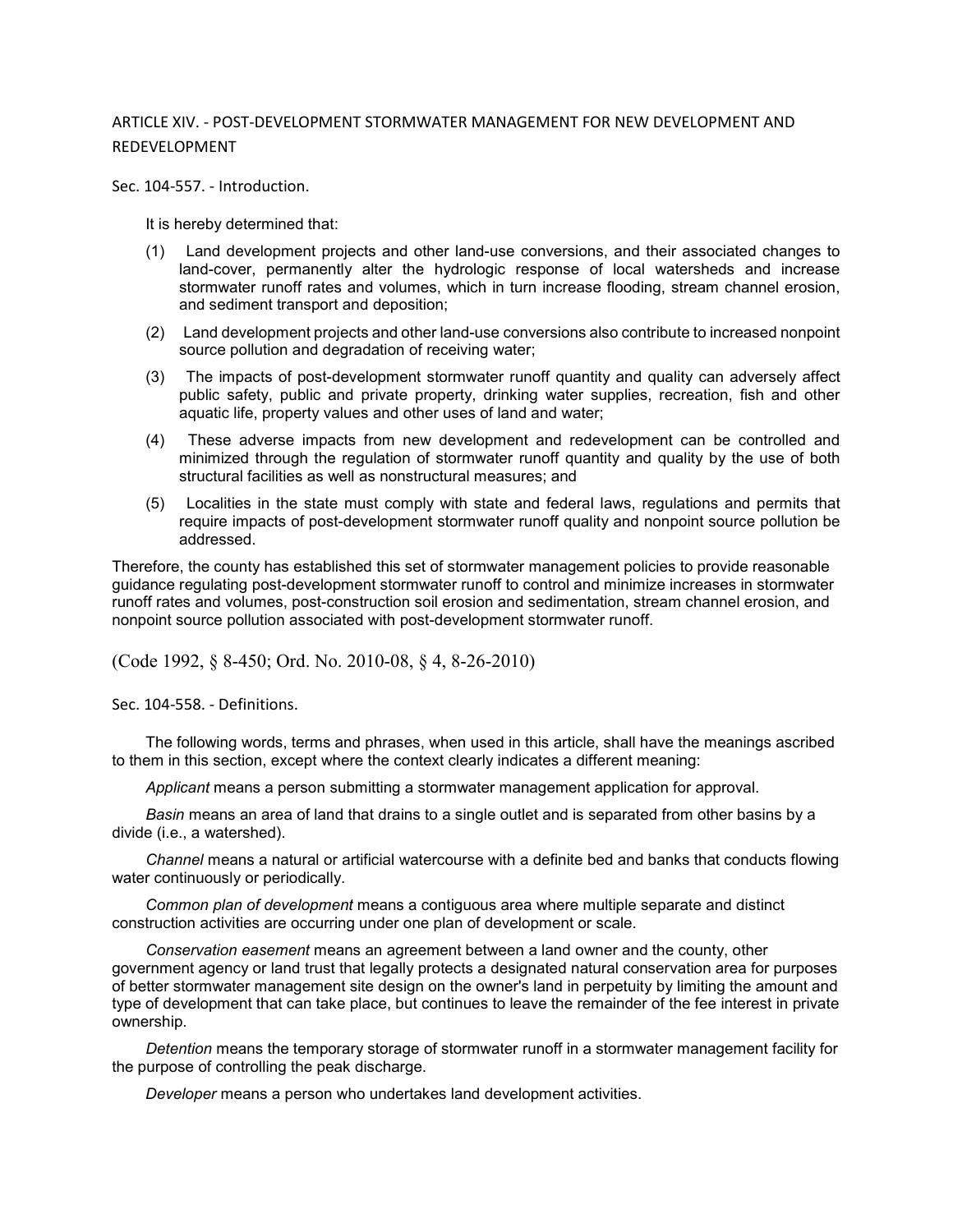*Drainage easement* means an easement appurtenant attached to a tract or parcel of land allowing the owner of adjacent tracts or other persons to discharge stormwater runoff onto the tract or parcel of land subject to the drainage easement.

*Erosion and sedimentation control plan* means a plan that is designed to minimize the accelerated erosion and sediment runoff at a site during land disturbance activities.

*Extended detention* means the detention of stormwater runoff for an extended period, typically 24 hours or greater.

*Extreme-flood protection* means measures taken to prevent adverse impacts from large lowfrequency storm events with a return frequency of 100 years or more.

*Flooding* means a volume of surface water that is too great to be confined within the banks or walls of a conveyance or stream channel and that overflows onto adjacent lands.

*Georgia Stormwater Management Manual* means a stormwater technical guidance manual, also known as "the Blue Book" published by the Atlanta Regional Commission. The "Georgia Stormwater Management Manual" is hereby incorporated by reference into this article.

*Impervious cover* means a surface composed of any material that significantly impedes or prevents the natural infiltration of water into soil. Impervious surfaces include, but are not limited to, rooftops, buildings, streets and roads, and any concrete or asphalt surface (excludes porous pavements).

*Infiltration* means the process of stormwater runoff percolating into the subsoil.

*Inspection and maintenance agreement* means a written agreement approved by the county board of commissioners providing for the long-term inspection and maintenance of stormwater management facilities and practices on a site or with respect to a land development project, which when properly recorded in the deed records constitutes a restriction on the title to a site or other land involved in a land development project.

*Jurisdictional wetland* means an area that meets the definitional requirements for wetlands as determined by the U.S. Army Corps of Engineers.

*Jurisdictional wetlands determination* means a delineation of jurisdictional wetland boundaries by the U.S. Army Corps of Engineers, as required by section 404 of the Clean Water Act, 33 USC 1344, as amended.

*Land development ("development")* means any land change, including, but not limited to, clearing, digging, grubbing, stripping, removal of vegetation, dredging, grading, excavating, transporting and filling of land, construction, paving, and any other installation of impervious cover.

*Land development activities* means those actions or activities that comprise, facilitate or result in land development.

*Land development project ("project")* means a discrete land development undertaking.

*Natural conservation area* means a legally protected area of the site that is perpetually preserved in a natural state thereby retaining the predevelopment hydrologic and water quality characteristics. This area shall be a minimum contiguous area of 10,000 square feet.

*New development* means a land development activity on a previously undeveloped site

*Nonpoint-source pollution* means a form of water pollution that does not originate from a discrete point such as a sewage treatment plant or industrial discharge, but involves the transport of pollutants such as sediment, fertilizers, pesticides, heavy metals, oil, grease bacteria, organic materials and other contaminants from land to surface water and groundwater via mechanisms such as precipitation, stormwater runoff, and leaching. Nonpoint-source pollution is a byproduct of land-use practices such as agricultural, silvicultural, mining, construction, subsurface disposal and urban runoff sources.

*Off-site system* means a stormwater management system located outside the boundaries of the site.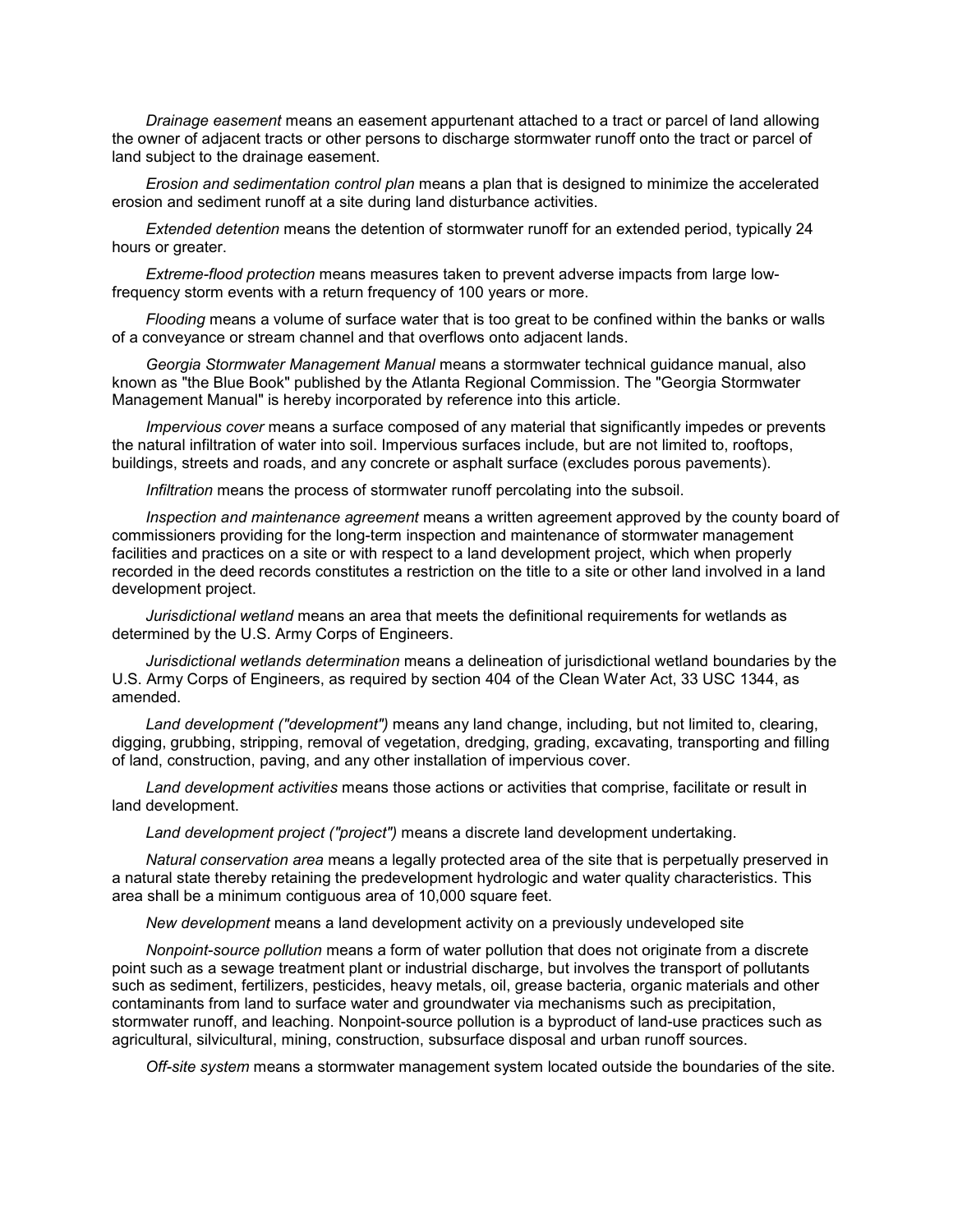*Overbank and extreme flood protection* means measures taken to prevent an increase in the frequency and magnitude of out-of-bank flooding (i.e., flow events that exceed the capacity of the channel and enter the floodplain) and that are intended to protect downstream properties from flooding for the twoyear through 25-year frequency storm events.

*Owner* means the legal or beneficial owner of a site, including but not limited to, a mortgagee or vendee in possession, receiver, executor, trustee, lessee or other person, firm or corporation in control of the site.

*Permit* means the permit issued by the county stormwater management department to the applicant, which is required for undertaking any land development activity.

*Person* means, except to the extent exempted from this article, any individual, partnership, firm, association, joint venture, public or private corporation, trust, estate, commission, board, public or private institution, utility, cooperative, city, county or other political subdivision of the state, any interstate body or any other legal entity.

*Post-development* means the time period, or the conditions that may reasonably be expected or anticipated to exist, after completion of the land development activity on a site as the context may require.

*Predevelopment* means the time period, or the conditions that existed, on a site prior to the commencement of any land development project and at the time that plans for the land development of a site are approved by the plan stormwater management department. Where phased development or plan approval occurs (preliminary grading, roads and utilities, etc., the existing conditions at the time prior to the first item being approved or permitted shall establish predevelopment conditions.

*Redevelopment* means a land development project on a previously developed site, but excludes ordinary maintenance activities, remodeling of existing buildings, resurfacing of paved areas, and exterior changes or improvements which do not materially increase or concentrate stormwater runoff, or cause additional nonpoint-source pollution.

*Regional stormwater management facility/regional facility* means any stormwater management system designed to control stormwater runoff from multiple properties, where the owners or developers of the individual properties may assist in the financing of the facility, and the requirement for on-site controls is either eliminated or reduced.

*Site* means the parcel of land being developed, or the portion thereof on which the land development project is located.

*Stormwater better site design* means nonstructural site design approaches and techniques that can reduce a site's impact on the watershed and can provide for nonstructural stormwater management. Stormwater better site design includes conserving and protecting natural areas and, reducing impervious cover and using natural features for stormwater management.

*Stormwater drainage system* means a system designed to provide adequate surface drainage that includes inlets, street and roadway gutters, ditches, small channels, swales and underground piping systems.

*Stormwater management* means the collection, conveyance, storage, treatment and disposal of stormwater runoff in a manner intended to prevent increased flood damage, streambank channel erosion, habitat degradation and water quality degradation, and to enhance and promote the public's health, safety and general welfare.

*Stormwater management plan* means a document describing how existing runoff characteristics will be affected by a land development project and containing measures for complying with the provisions of this article.

*Stormwater management system* means the entire set of structural and nonstructural stormwater management facilities and practices that are used to capture, convey and control the quantity and quality of the stormwater runoff from a site.

*Stormwater nonstructural practice* means a nonstructural component of the stormwater management system that provides enhanced stormwater quantity and/or quality control or other benefits, including, but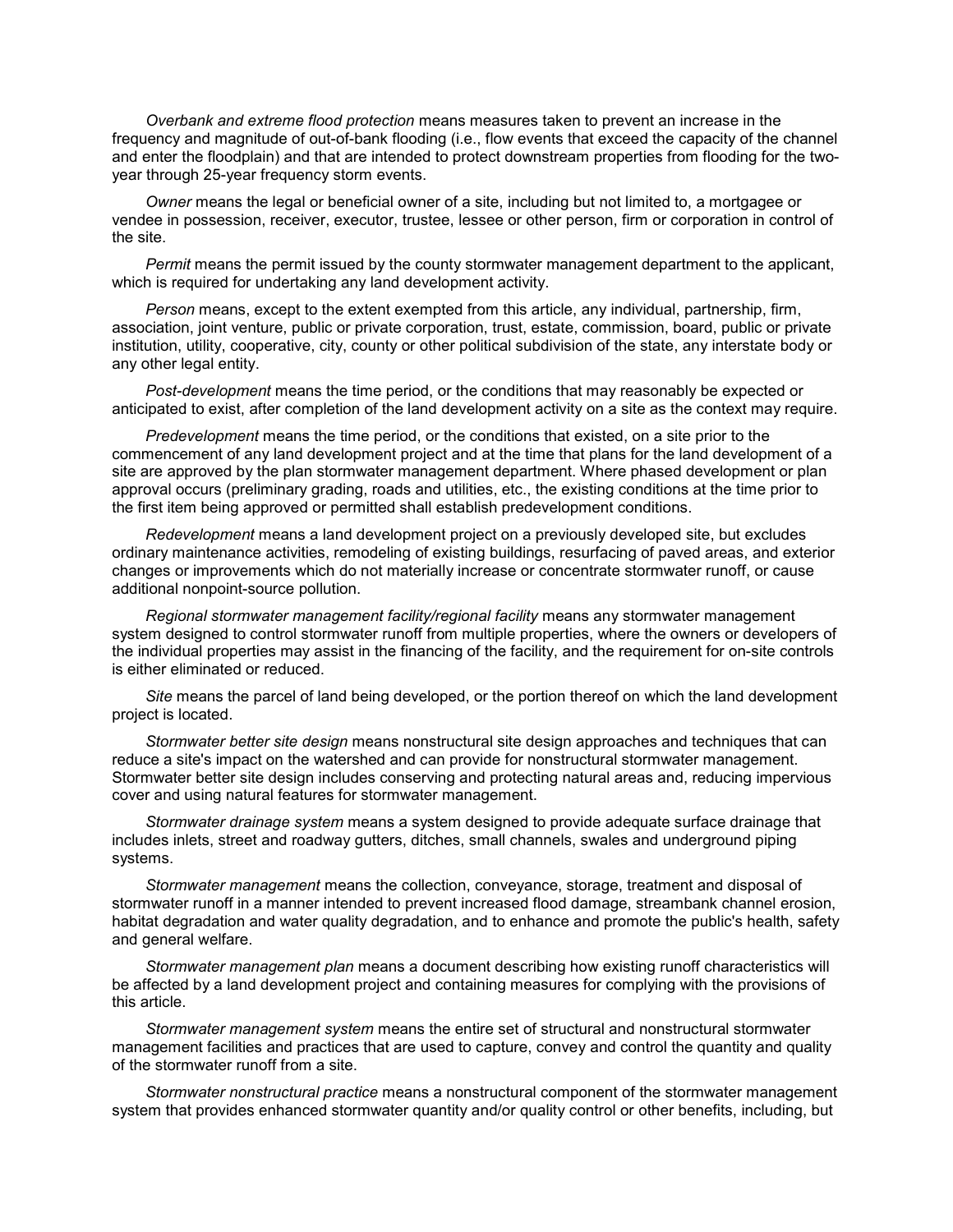is not limited to, riparian buffers, natural conservation areas, overland flow filtration areas, natural depressions, and vegetated channels.

*Stormwater runoff* means the flow of surface water resulting from precipitation.

*Stormwater structural control* means an engineered stormwater management device that controls and mitigates the effects of increased stormwater runoff.

*Subbasin* means the hydrologic divisions of a watershed that are relatively homogeneous

*Subdivision* means all divisions of a tract of land into a minimum of two or more lots.

(Code 1992, § 8-451; Ord. No. 2010-08, § 4, 8-26-2010)

Sec. 104-559. - General provisions

- (a) *Purpose and intent.* The purpose of this article is to protect, maintain and enhance the public health, safety, environment and general welfare by establishing minimum requirements and procedures to control the adverse effects of increased post-development stormwater runoff and nonpoint-source pollution associated with new development and redevelopment. This article seeks to meet that purpose through the following objectives:
	- (1) Establish decision-making processes surrounding land development activities that protect and preserve the health of water resources;
	- (2) Require new development and redevelopment maintain the pre-development hydrologic response in their post-development state as nearly as practicable in order to reduce flooding, streambank erosion, nonpoint source pollution, increases in stream temperatures, and preserve stream channel integrity and aquatic habitats;
	- (3) Establish minimum post-development stormwater management standards and design criteria for the regulation and control of stormwater runoff quantity and quality;
	- (4) Establish design criteria for the construction and use of stormwater structural control facilities that can be used to meet the minimum post-development stormwater management standards;
	- (5) Encourage nonstructural stormwater management and stormwater better site design practices, such as establishing natural conservation areas, to the maximum extent practicable;
	- (6) Establish provisions for the long-term responsibility and maintenance of stormwater management systems to ensure that they continue to function as designed, and are maintained, and pose no threat to public safety; and
	- (7) Establish administrative procedures for the submission, review, and approval of stormwater management applications, and inspection procedures of approved applications, for both construction and post-construction phases.
- (b) *Applicability.* This article shall be applicable to any new or redevelopment project within the unincorporated county that meets one or more of the following criteria, unless specifically exempted below:
	- (1) The project creates 5,000 square feet or more of impervious cover;
	- (2) The project disturbs one acre or more of land; or
	- (3) The project is part of a larger common plan of development, even though it individually may not meet the criteria set forth above and the multiple separate and distinct land development activities may take place at different times. The following activities are exempt from this article:
		- a. Individual single-family or duplex residential lots that are not part of a larger common plan of development;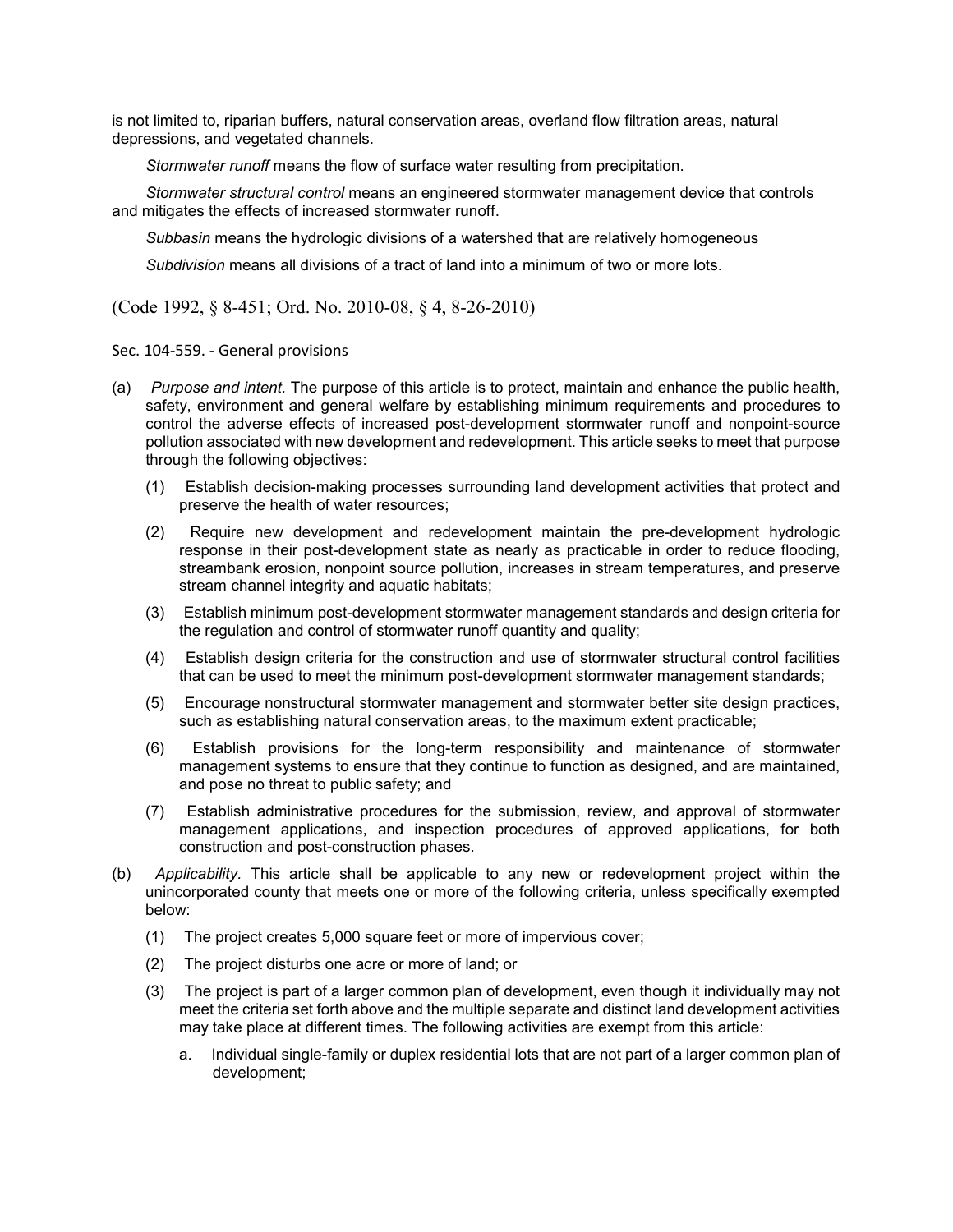- b. Individual single-family or duplex residential lots that are part of a larger common plan of development (e.g., a subdivision or minor subdivision) but have no new roads (public or private) or other common structures associated with the subdivision or phased development. This exemption, however, may be waived by the stormwater management department if it is determined the project may have significant adverse impacts on downstream properties;
- c. Additions or modifications to existing single-family or duplex residential structures;
- d. Agricultural or silvicultural land-management activities within areas zoned for these activities; and
- e. Repairs to any stormwater management facility or practice deemed necessary by the stormwater management department.
- (c) *Administration of article.* The county stormwater management department shall administer and implement the provisions of this article.
- (d) *Compatibility with other regulations.* This article is not intended to modify or repeal any other ordinance, rule, regulation, or other provision of law. The requirements of this article are in addition to the requirements of any other ordinance, rule, regulation or other provision of law, and where any provision of this article imposes restrictions different from those imposed by any other ordinance, rule, regulation or other provision of law, whichever provision is more restrictive or imposes higher protective standards for human health or the environment shall control.
- (e) *Effective date.* The effective date of the ordinance from which this article is derived, known as the county's "Post-Development Stormwater Management for New Development and Redevelopment Ordinance," is August 1, 2005, and shall apply to all developments that have preliminary plats or site development plans initially received by the county zoning department on or after this date.
- (f) *Stormwater design manual.* The stormwater management department will utilize the policy, criteria and information including technical specifications and standards in the latest edition of the state stormwater management manual and any relevant local addenda. The manual may be updated and expanded periodically, based on improvements in science, engineering, monitoring and local maintenance experience. The stormwater management department may publish an addendum to the state stormwater management manual to:
	- (1) Clarify discrepancies between the manual and any section of the county's development regulations:
	- (2) Specify requirements where options/alternatives are provided;
	- (3) Establish minimum design standards; or
	- (4) Further describe submittal requirements.

The criteria within the addendum shall be considered minimum design standards and, in the event of a conflict, supersede design standards set forth in the state stormwater management manual. Addendum shall be available from the stormwater management department.

(Code 1992, § 8-452; Ord. No. 2010-08, § 4, 8-26-2010)

Sec. 104-560. - Post-development stormwater management performance criteria.

The following performance criteria shall be applicable to all stormwater management plans, unless otherwise provided for in this article:

(1) *Drainage system guidelines stormwater management system criteria.* May include, catchbasins, drop inlets, junction boxes, headwalls, gutter, swales, channels, ditches, and energy dissipaters shall be provided, when necessary, for the protection of public right-of-way and private properties adjoining project sites and/or right-of-ways. Stormwater management systems that are designed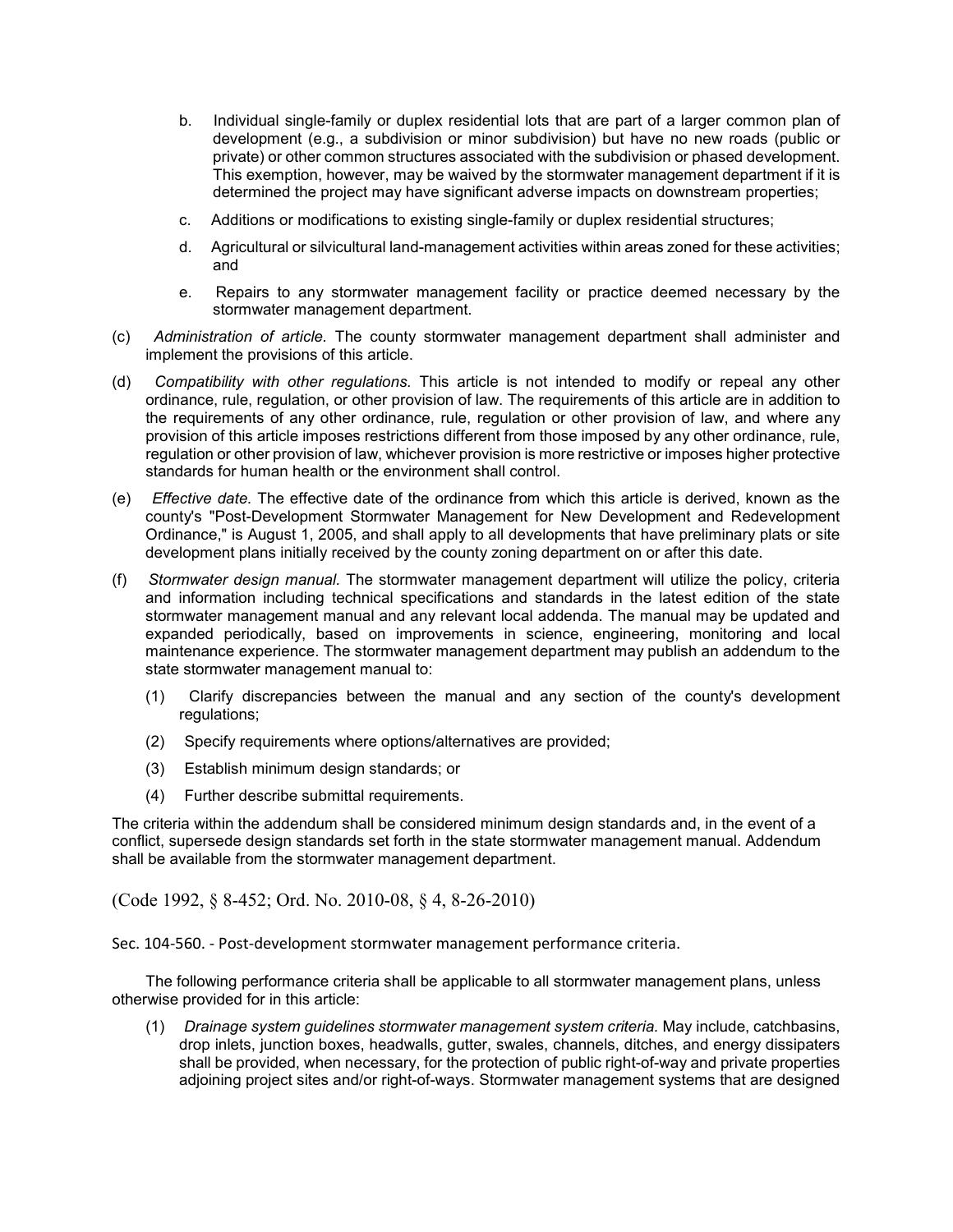to carry runoff from more than one parcel, existing or proposed, shall meet the following requirements:

- a. Methods to calculate stormwater flows shall be in accordance with the stormwater design manual;
- b. Design and construction of stormwater management systems shall be in accordance with the criteria and specifications found in the stormwater design manual;
- c. If a project is developed in phases, the stormwater management system in an initial phase must be sized and constructed to handle the quantity and effects of stormwater that may flow into that system subsequent phases.
- (2) *New street construction design criteria.* All new streets constructed within the county except those constructed to serve subdivisions in which all lots are five acres or larger, shall have curbs and gutters. Rolled-back curbs are not acceptable, only straight-back curbs are allowed. A curb shall be six inches high and a gutter shall be 24 inches from face of the gutter to back of the curb.
	- a. Curb inlets shall conform to the Georgia Department of Transportation (GDOT) specifications. Spacing of inlets shall not exceed 500 feet on a continuous grade and shall be sized to intercept a minimum of 85 percent of the flow in the gutter section. Inlets shall be located to prevent stormwater from crossing an intersection, but may not be located in a radius for the intersections. Inlets located in a sag shall be sized to prevent gutter spread from covering more than half of the road's travel surface during the 25-year storm event. If grates are proposed for inlet devices, the bars must be perpendicular to the road and shall pose no hazard to bicycle traffic. In any case, throat height shall not exceed eight inches. All stormwater structures requiring inverts shall be paved.
	- b. Only reinforced concrete shall be used for storm drain structures under the roadway, publicly owned right-of-way and in applications to create buildable lots. The pipe must be designed and installed to meet the requirements in the latest edition of the concrete pipe design manual. A third-party pipe standardized installation inspection report is required for all pipes being placed in the ground prior to final plat. Additional information may be requested for the pipe installation report.
	- c. Other pipe materials may be used in applications approved by GDOT.
	- d. Cross drains, laterals and outfalls that are part of a street drainage system shall be sized for subcritical gravity flow. The design engineer must provide calculations to show that any pipes are not flowing under pressurized conditions and that the hydraulic grade lines are below finished grade at all points for the 25-year storm event. Calculations determining the headwater elevation (inlet or outlet controlled) for the 100-year storm event shall be provided by the design engineer. The backwater area inundated by the 100-year storm event shall be shown and designated on the final plat as an area of special flood hazard area. It shall be based on as-built road conditions and shall be subject to the same conditions and limitations as any other area of special flood hazard (article IV of this chapter).
	- e. Storm drains shall not exceed 500 feet of continuous length between an inlet, manhole or junction box access. All junctions boxes shall be installed with accesses at grade.
	- f. In residential subdivisions, outfall piping from catch basins shall, at a minimum, extend from the street to a point 30 feet behind the front building setback line or to the 100-year floodplain, whichever is less.
	- g. For bridges crossing streams with a regulatory floodway and or floodplain, the bridge must meet criteria set forth in the county development regulations, article IV of this chapter.
	- h. All culverts and storm drain system outfalls shall have headwalls or tailwalls. Flared and, vertical wall or vertical wall with wing-walled outfall types are acceptable.
	- i. All outlets must be designed with energy dissipaters if outlet velocities are greater than four feet per second during the 25-year storm event.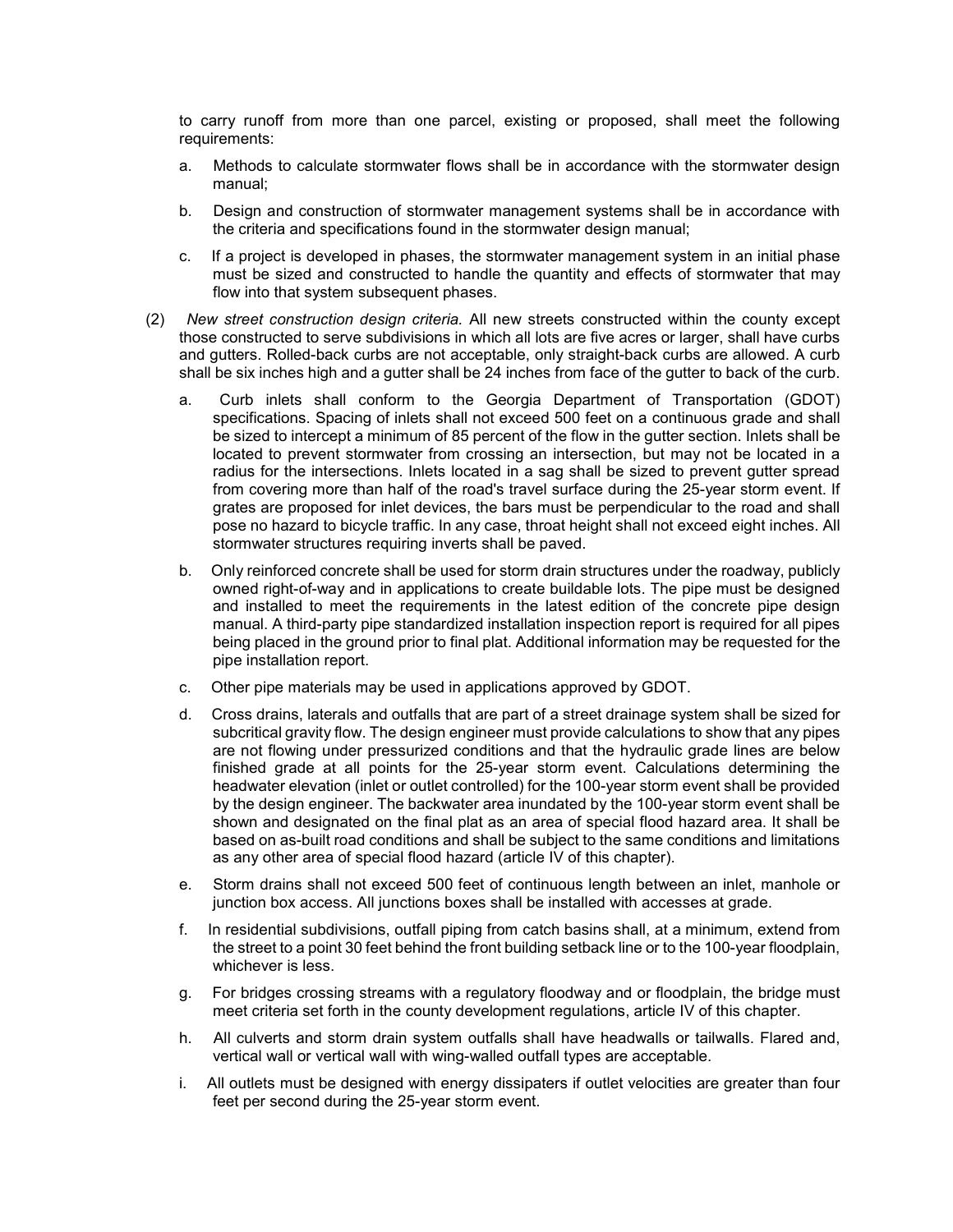- j. Drainage ditches shall have a minimum bottom width of two feet and shall have 3:1 side slopes. Ditches must be designed to handle the 100-year flow rate and lined with an appropriate erosion control matting capable of withstanding the 25-year flow velocity.
- k. Upon completion of the construction activities, the applicant shall submit as-built plans for all stormwater management facilities and practices associated with the project. The plan must show the final design specifications for all stormwater management facilities and practices and must be certified by a professional engineer registered in the state. The as-built plan shall also include stage/storage data for all detention or retention structures. These data shall be provided and certified by a registered land surveyor. A final inspection by the stormwater department is required before the release of any performance securities can occur.
- (3) *Stormwater structural controls.* All stormwater structural controls shall be selected and designed using the appropriate criteria from the stormwater design manual. All structural stormwater controls must be and designed appropriately to meet their intended function. For other stormwater structural controls not included in the, stormwater design manual or for which pollutant removal rates have not been provided, the effectiveness and of the pollutant removal of the structural control must be documented through prior studies, literature reviews, or other means and receive approval from the stormwater management department before being included in the design of a stormwater management system. In addition, if hydrologic or topographic conditions, or land-use activities warrant greater control than that provided by the minimum control requirements, the stormwater management department may impose additional requirements deemed necessary to protect upstream and downstream properties and aquatic resources from damage due to increased volume, frequency, and rate of stormwater runoff or increased nonpoint-source pollution loads created on the development.
	- a. The outlet control structure shall be designed so as not to be submerged due to downstream conditions.
	- b. Detention basins shall be located far enough from any property line to allow nonerosive dissipation of the discharge, unless the basin discharges directly into a receiving stream. In either case, erosion control considerations shall be addressed in the erosion and sedimentation control plan.
	- c. An emergency spillway shall be provided to bypass flows for the 100-year storm in the event that the principal outlet structure gets blocked.
	- d. Any stormwater detention basin that poses a threat to public safety or constitutes an "attractive nuisance" shall be fenced to prevent access to the basin. A gate shall be provided for maintenance access. The gate shall be large enough to accommodate trucks or excavation equipment.
	- e. A stormwater detention basin shall not be constructed on state waters, unless all federal, state and local environmental permits have been acquired.
	- f. If detention is to be provided by a lake or pond, adequate storage must be provided, or be available in the case of existing lakes or ponds, to manage the runoff from the 100-year storm. In addition to these requirements, ponds or lakes must meet the requirements articles IV and X of this chapter and all applicable federal and state and local regulations.
	- g. Water quality requirements cannot be satisfied by existing or proposed lakes or ponds.
	- h. In common residential developments (e.g., subdivisions), all stormwater management systems except those used exclusively for water conveyance (e.g., swales, ditches, and storm pipes) shall be on common property owned by a homeowners' association, or other entity if approved by the stormwater management department, and not counted as an area for an individual lot.
	- i. The stormwater management department shall require documentation and calculations beyond the original submittal if, in their opinion, the plan does not satisfy the purpose as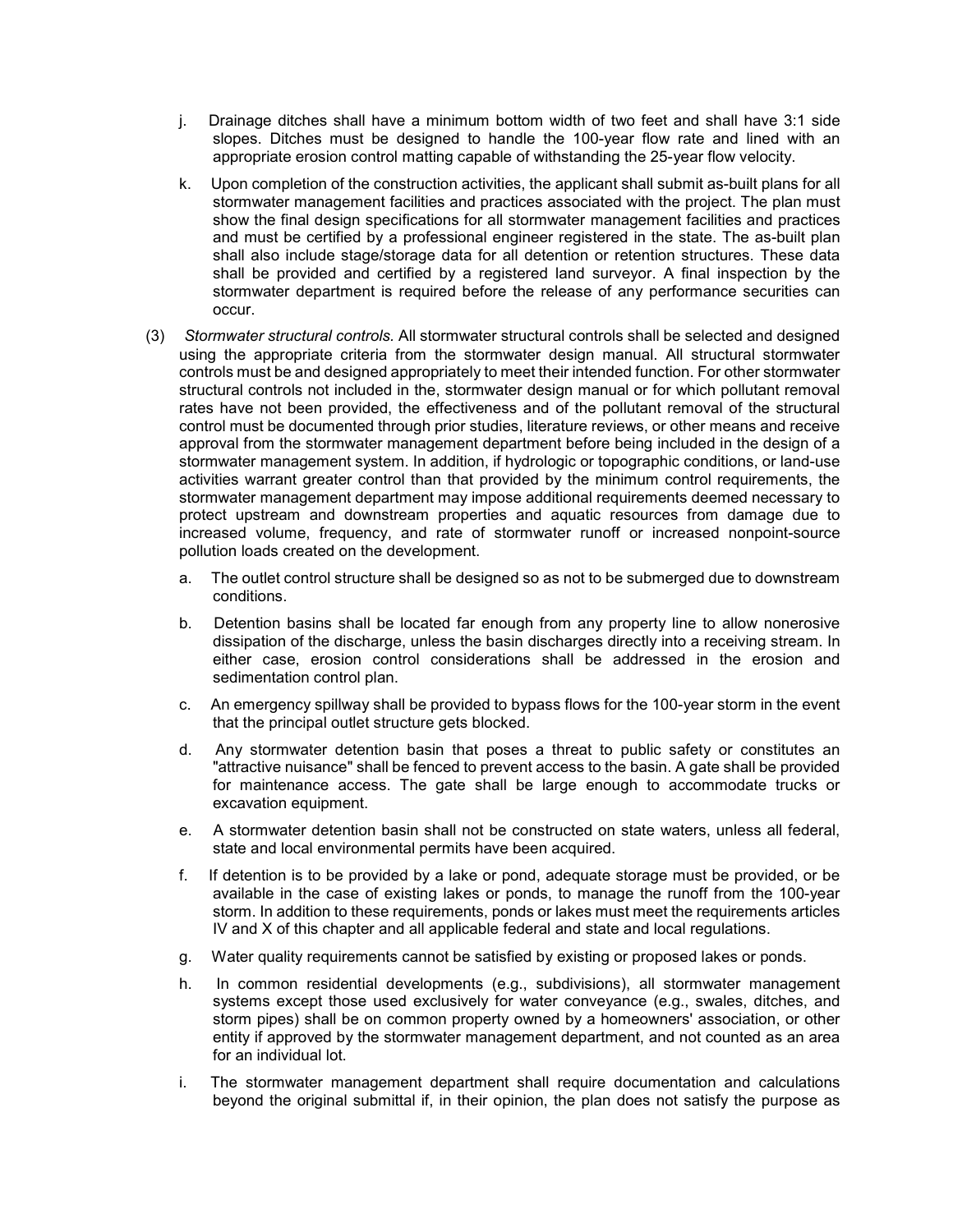stated in this article. The approval of the plan does not preclude the necessity for field changes once construction has begun. Any such amendments to the approved plan shall be submitted to the stormwater management department on revised drawings and shall be supported by such documentation as is appropriate

- j. Applicants shall consult the stormwater design manual for guidance on the factors that determine site design feasibility when selecting and locating a stormwater structural control.
- (4) *Modifications for off-site facilities.* The stormwater management plan for each land development project shall provide for stormwater management measures located on the site of the project, unless provisions are made to manage stormwater by an off-site or regional facility. The off-site or regional facility must be located on property legally dedicated for the purpose, must be designed and adequately sized to provide a level of stormwater quantity and quality control that is equal to or greater than that which would be afforded by on-site practices and there must be a legally-obligated entity responsible for long-term operation and maintenance of the off-site or regional stormwater facility. In addition, on-site measures shall be implemented, where necessary, to protect upstream and downstream properties and drainage channels from the site to the off-site system. A stormwater management plan must be submitted to the stormwater management department that shows the adequacy of the off-site or regional facility. To be eligible for a modification, the applicant must demonstrate to the stormwater management department that the use of an off-site or regional facility will not result in the following impacts to upstream or downstream areas:
	- a. Increased threat of flood damage to public health, life, and property;
	- b. Deterioration of existing culverts, bridges, dams, and other structures;
	- c. Accelerated streambank or streambed erosion or siltation;
	- d. Degradation of in-stream biological functions or habitat; or
	- e. Water quality impairment in violation of state water quality standards, and/or violation of any state or federal regulations.
- (5) *Post-development downstream analysis.* A downstream peak flow analysis that includes the assumptions, results and supporting calculations to show safe passage of post-development design flows downstream. The analysis of downstream conditions in the report shall address every point or area along the project site's boundaries at which runoff will exit the property. The analysis shall focus on the portion of the drainage channel or watercourse immediately downstream from the project. This analysis area shall evaluate all effected stormwater management systems extending downstream from the project to a point in the drainage basin where the project area is ten percent of the total basin area. For example, if the project area is seven acres, the post-development downstream analysis should extend downstream to a point where the drainage area is 70 acres or greater. In calculating runoff volumes and discharge rates, consideration may need to be given to any planned upstream land-use changes. The analysis shall be in accordance with the stormwater design manual.
- (6) *Water quality.* All stormwater runoff generated from a site shall be adequately treated before discharge. It will be presumed that a stormwater management system complies with this requirement if:
	- a. It is sized to treat the prescribed water quality treatment volume from the site, as defined in the stormwater design manual; and
	- b. Appropriate stormwater structural controls or nonstructural practices are selected, designed, constructed or preserved, and maintained according to the specific criteria in the stormwater design manual.
- (7) *Stream channel protection.* Stream channels shall be protected from bank and bed erosion and degradation by providing all of the following three approaches: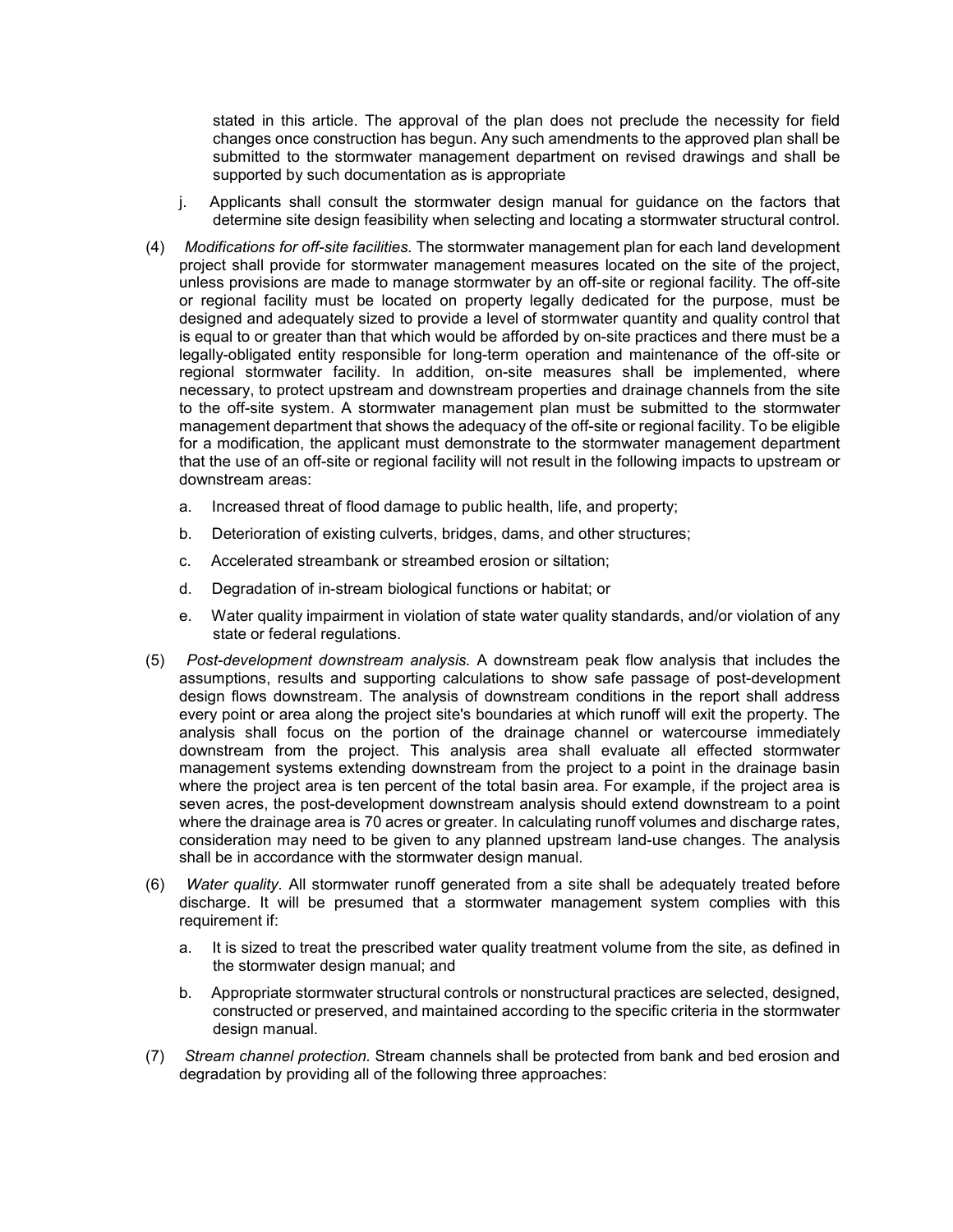- a. Preservation, restoration and/or reforestation (with native vegetation) of the applicable stream buffer, as established in articles VII and IX of this chapter;
- b. 24-hour extended detention storage of the one-year, 24-hour storm event. This requirement may be adjusted or waived by the stormwater management department for sites that discharge directly into larger perennial streams, rivers, jurisdictional wetlands, or lakes, if the applicant can demonstrate that the reduction in these flows will not have an impact on upstream or downstream streambank or channel integrity; and
- c. Erosion prevention measures such as energy dissipaters that control velocity.
- (8) *Overbank and extreme flood protection.* Downstream overbank flood and property protection shall be provided by controlling (attenuating) the post-development peak-discharge rate to the predevelopment rate for the 25-, 50-, and 100-year, 24-hour storm events. If control of the oneyear, 24-hour storm events under subsection (7)b of this section is exempted, then peak discharge rate attenuation of the two-year through the 25-year return frequency storm event shall also be provided, (i.e., the two-, five-, ten- and 25-year storm events). Overbank and extreme flood protection shall be provided for all drainage basins within a development. The procedures for providing overbank and extreme flood protection shall follow the criteria specified in the stormwater design manual. This requirement may be adjusted or waived by the stormwater management department, on a sub-watershed by sub-watershed basis, for sites where the postdevelopment downstream analysis shows that uncontrolled post-development conditions will not increase downstream peak flows, or that meeting the requirement will cause greater peak flow downstream impacts than the uncontrolled post-development conditions.
- (9) *Site design credits for nonstructural measures.* The use of one or more site design measures by the applicant may allow for a reduction in the water quality treatment volume required under subsection (6) of this section. The applicant may, if approved by the stormwater management department, take credit for the use of stormwater better site design practices and reduce the water quality volume requirement. For each potential credit, there is a minimum set of criteria and requirements, which identify the conditions or circumstances under which the credit may be applied. The site design practices that qualify for this credit and the criteria and procedures for applying and calculating the credits are included in the stormwater design manual. All applicable documentation requirements shall be submitted and approved by the stormwater management department prior to issuance of a certificate of occupancy or final plat approval.
- (10) *Drainage easements.* Drainage easements shall be provided for all stormwater management facilities designated for water conveyance. These easements shall generally be 20 feet in width, except where existing streams or creeks or constructed basins require greater width. Such easement shall be shown on plans and plats as required by other sections of the county's ordinances. Since these easements are part of an overall system for the development, neither the easement location not the system element located in it may be modified without the approval of the stormwater management department.
- (11) *Maintenance access easements.* The applicant must ensure access from public right-of-way to stormwater management systems requiring regular maintenance at the site for the purpose of inspection and repair by securing all the maintenance access casements needed on a permanent basis. Such access shall be sufficient for all necessary equipment for maintenance activities. Upon final inspection and approval, a plat or document indicating that such easements exist shall be recorded and shall remain in effect even with the transfer of title of the property and All maintenance access casements shall be inspected and maintained as part of the annual operations and maintenance program.
- (12) *Dam design guidelines.* Any land disturbing activity that involves a site that proposing dam construction shall comply with the Georgia Safe Dams Act of 1978 (O.C.G.A. § 12-5-370 et seq.) and Rules for Dam Safety, as applicable, and article X of this chapter.

(Code 1992, § 8-453; Ord. No. 2010-08, § 4, 8-26-2010)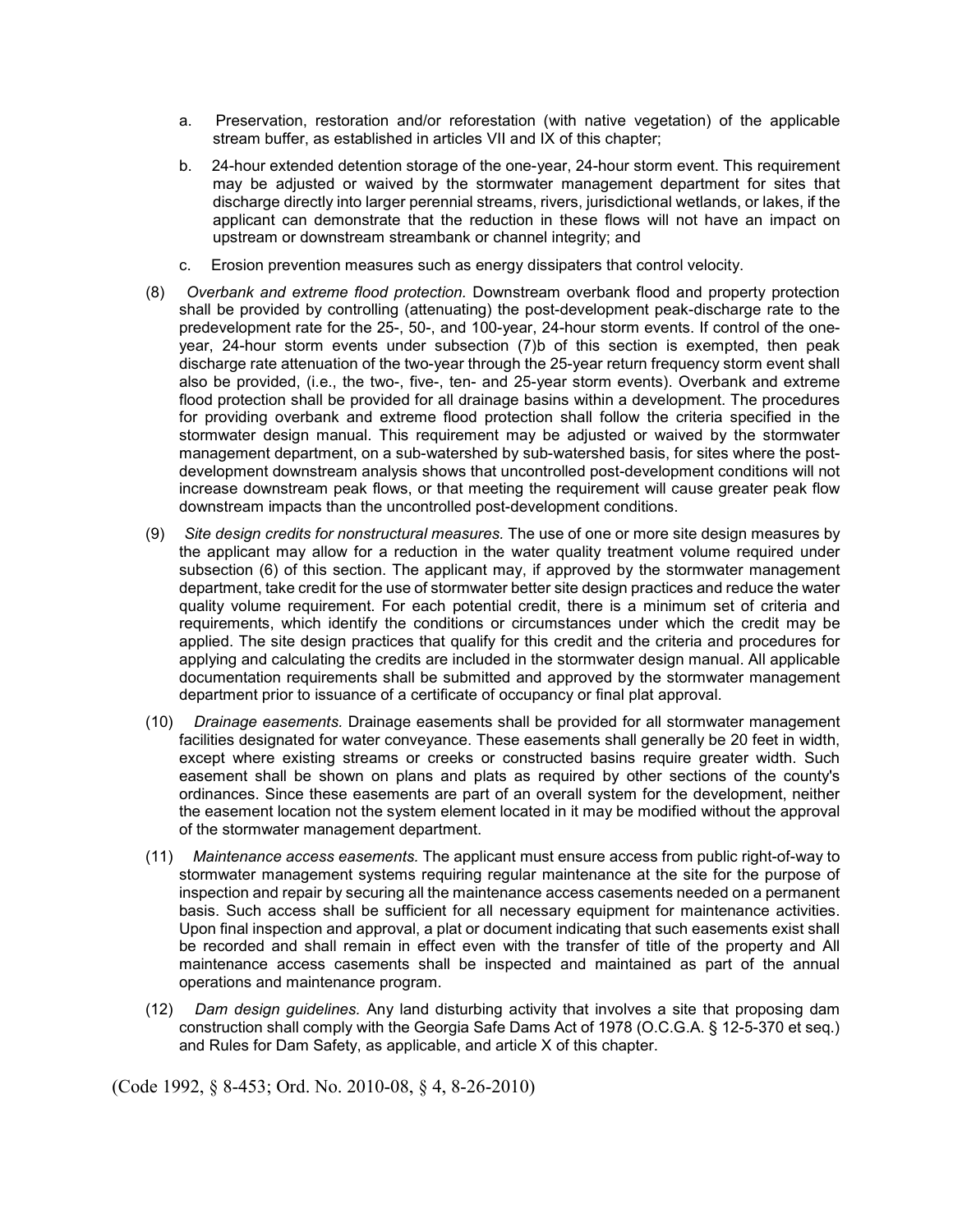Sec. 104-561. - Stormwater management application submittals and procedures.

- (a) Unless specifically exempted by this article, any owner or developer proposing a land activity shall submit the following items to the stormwater management department:
	- (1) Stormwater management plan;
	- (2) Operations and maintenance plan;
	- (3) Inspection and maintenance agreement;
	- (4) Stormwater assessment area;
	- (5) Application review fees;
	- (6) Application procedure; and
	- (7) Other submittals.

Each of the submittals in this subsection shall be in accordance with the criteria specified in the following subsections.

- (b) *Stormwater management plan.* The stormwater management plan shall detail how post-development stormwater runoff will be controlled or managed and how the proposed project will meet the requirements of this article, including the performance criteria set forth in section 104-560. This plan shall be submitted under the stamp and signature of a professional engineer licensed in the state. In addition, the professional engineer shall provide written certification that the plan meets the design criteria established in this article and the stormwater design manual. Any revisions to the stormwater management plan, including, but not limited to, installation of new stormwater structures, additions to approved stormwater structures, or modifications of existing structures, shall be submitted with the stamp and seal of a professional engineer licensed in the state and receive written approval from the stormwater management department prior to implementation. The stormwater management plan shall include, at a minimum, the following information and be presented in the order set forth as follows:
	- (1) Common address and description of site. The description of the site shall include the metes and bounds of the property, via a survey or written legal description, and identification of all adjacent property owners.
	- (2) Vicinity map.
	- (3) Existing conditions hydrologic analysis. The existing condition hydrologic analysis for stormwater runoff rates, volumes, and velocities shall include:
		- a. A topographic map of existing site conditions with each drainage basin boundary indicated. Drainage divides and downstream receiving waters shall be clearly delineated on the topographic map;
		- b. Acreage, soil types and land cover of areas for each subbasin affected by the project;
		- c. All perennial and intermittent streams, jurisdictional wetlands, and other surface water features;
		- d. All existing stormwater management systems;
		- e. Direction of flow and exits from the site;
		- f. Analysis of runoff provided by off-site areas upstream of the project site; and
		- g. Methodologies, assumptions, site parameters and supporting design calculations used in analyzing the existing conditions site hydrology.

For redevelopment sites, predevelopment conditions for the portion of the site undergoing land development activities shall be based on field conditions prior to any structural or impervious improvements. Predevelopment conditions for the portion of the site outside the land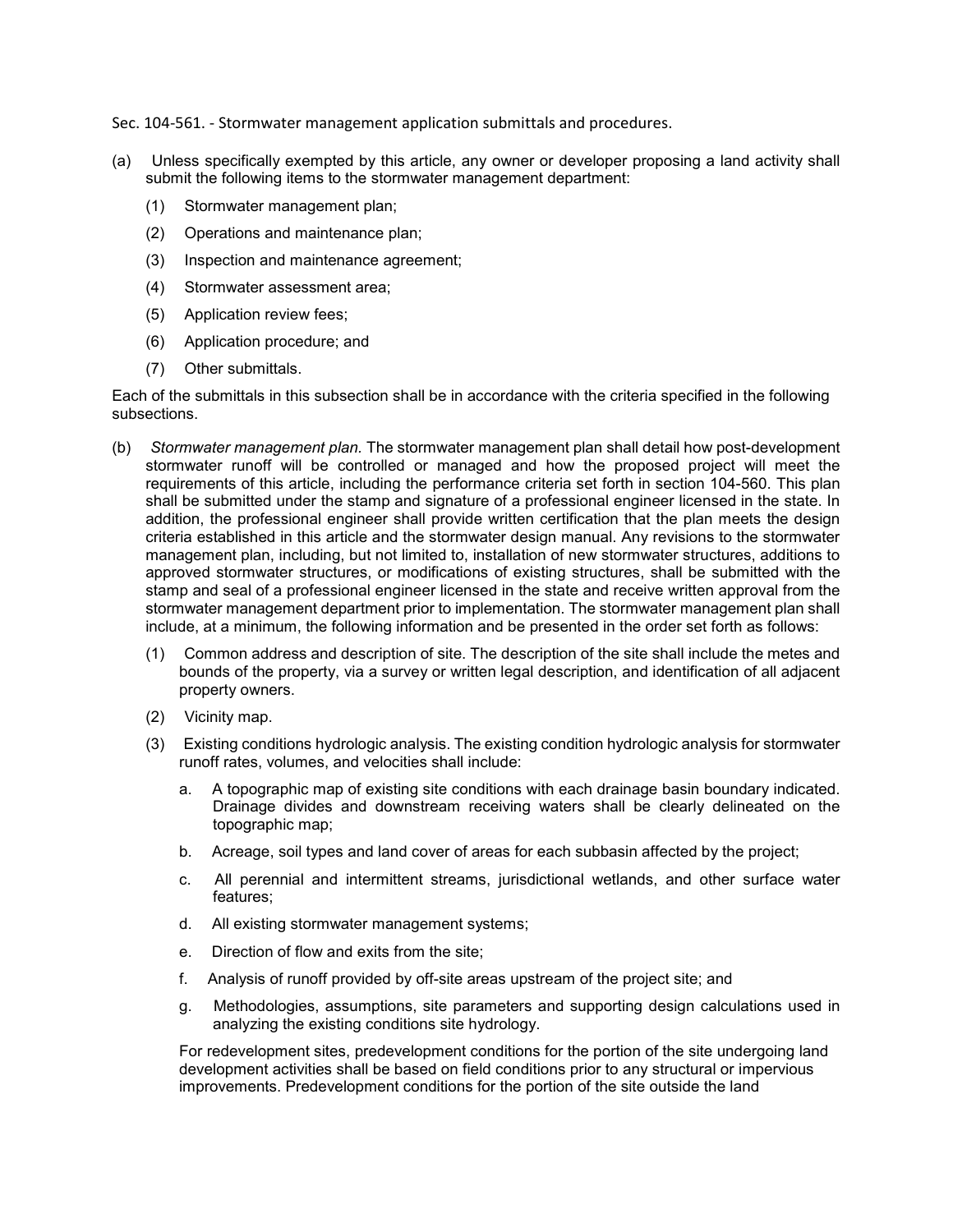development activities shall be based on the conditions present when the stormwater management plan is submitted to the county.

- (4) Post-development hydrologic analysis. The post-development hydrologic analysis for stormwater runoff rates, volumes, and velocities shall include:
	- a. A topographic map of developed site conditions (i.e., proposed contours) with the postdevelopment drainage basin boundaries indicated. Drainage divides and downstream receiving waters shall be clearly delineated on the topographic map;
	- b. Total area of post-development impervious surfaces and other land cover areas for each subbasin affected by the project;
	- c. Calculations for determining the runoff volumes that need to be addressed for each subbasin for the development project to meet the post-development stormwater management performance criteria in section 104-560;
	- d. Location and boundaries of proposed natural feature protection and conservation areas;
	- e. Documentation and calculations for any applicable site design credits that are being used; and
	- f. Methodologies, assumptions, site parameters and supporting design calculations used in analyzing the existing conditions site hydrology.

If the land development activity on a redevelopment site constitutes more than 50 percent of the site, then the stormwater runoff performance criteria in section 104-560 must be met for the entire site.

- (5) Stormwater management system. The description, scaled drawings and design calculations for the proposed post-development stormwater management system, shall include the following:
	- a. A map and drawing of the stormwater management facilities, including the location of nonstructural site design features and the placement of existing and proposed stormwater structural controls. Design water surface elevations, storage volumes available from zero to maximum head, location of inlet and outlets, location of bypass and discharge systems, and all orifice/restrictor sizes for all structural controls shall be indicated;
	- b. Cross section and profile drawings and design details for each of the stormwater structural controls in the system, including supporting calculations to show that the system is designed according to the applicable design criteria;
	- c. A hydrologic and hydraulic analysis of the stormwater management system for all applicable storms events (including stage-storage or outlet rating curves, and inflow and outflow hydrographs);
	- d. Documentation and supporting calculations to show that the stormwater management system adequately meets the post-development stormwater management performance criteria in section 104-560;
	- e. Drawings, design calculations, elevations and hydraulic grade lines for all existing and proposed stormwater conveyances including stormwater drains, pipes, culverts, catchbasins, channels, swales, ditches and areas of overland flow; and
	- f. Where applicable, a narrative describing how the stormwater management system corresponds with any watershed protection plans.
- (c) *Operations and maintenance plan.* Property owners are responsible for performing operation and maintenance activities for stormwater management facilities and practices located on their property; see section 104-563, for additional information. The applicant shall provide a project-specific operations and maintenance plan that includes detailed descriptions of required operations and maintenance procedures for the project's stormwater management facilities and practices to ensure their continued function as designed and constructed. The plan shall identify the parts or components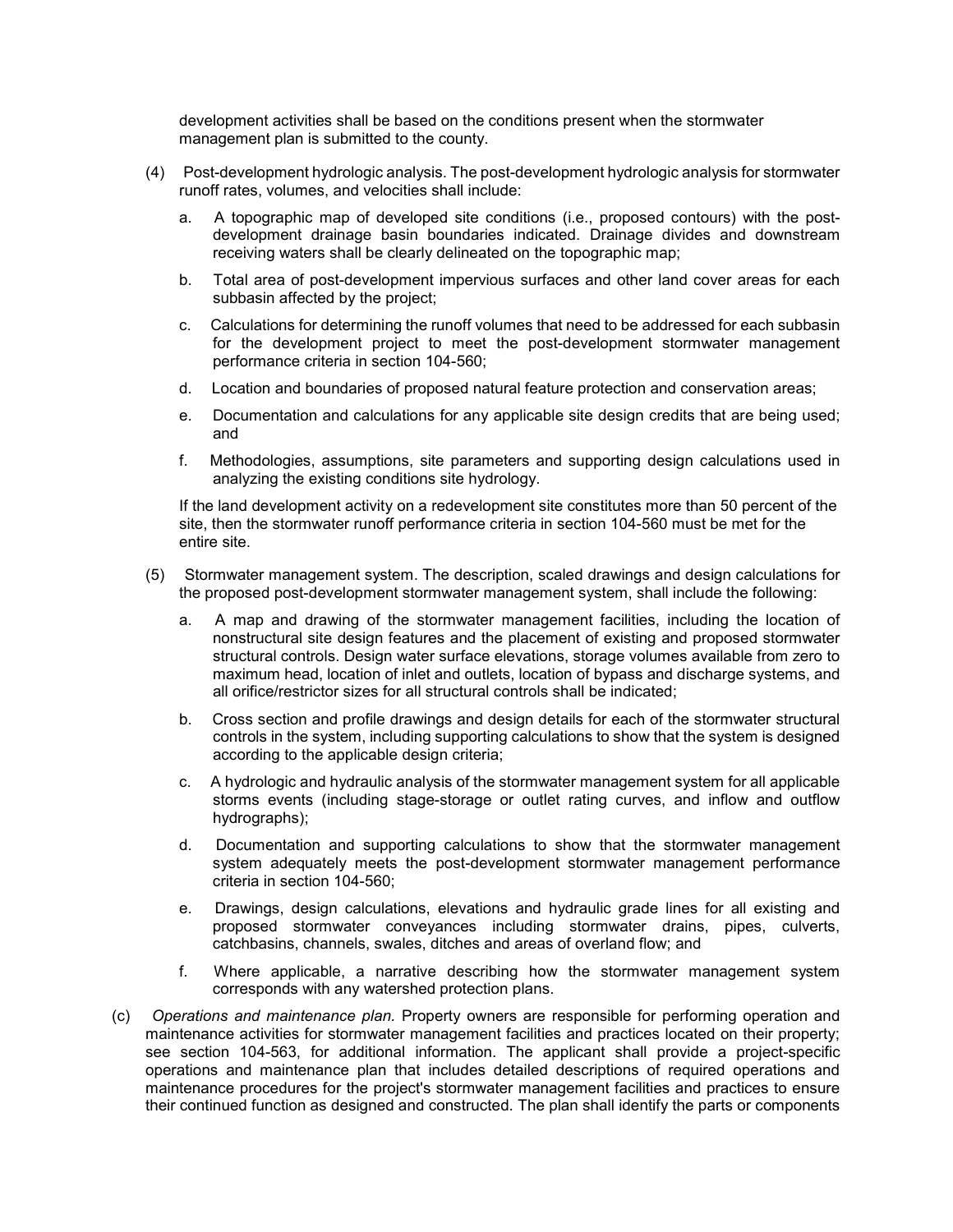of each stormwater management facility or practice that needs to be regularly or periodically inspected and maintained, and the equipment and skills or training necessary for this work. The plan shall include a detailed inspection and maintenance schedule, a list of all maintenance tasks, and identify the responsible parties for all maintenance, funding access and safety issues. Provisions for the periodic review and evaluation of the effectiveness of the maintenance program and the need for revisions or additional maintenance procedures shall also be included in the plan. Checklists shall be provided, as appropriate. Any revisions to the operations and maintenance plan shall be submitted with the stamp and seal of a professional engineering licensed in the state and receive written approval from the county stormwater management department.

- (d) *Inspection and maintenance agreements.* The applicant or owner of the land involved in a land development project requiring a stormwater management facility or practice hereunder and for which the county requires ongoing maintenance must execute a stormwater management inspection and maintenance agreement, as defined in this article (appendix A) and/or a conservation easement, if applicable, that shall be binding on all subsequent owners of the site or any portion thereof.
	- (1) The stormwater management inspection and maintenance agreement shall require approval by the stormwater management department prior to final plat approval or issuance of a certificate of occupancy. A covenant running with the land will describe said agreement and the obligation of all present and future holders of any interest in the development or any portion thereof. Said covenant shall be recorded on the deed of every parcel of property and/or lot that is derived in any way from the land development activity. Thereafter, each deed shall be recorded in the county deed records by the applicant.
	- (2) The stormwater management inspection and maintenance agreement shall identify by name and official title, if applicable, the persons bound by said agreement to cause said inspection and maintenance. Responsibility for the operation and maintenance of the stormwater management facility or practice shall remain that of the party which executed the stormwater management inspection and maintenance agreement unless and until such time as the duties hereunder are properly assumed by a homeowners' association which is created as specified in this article. Evidence of the assumption of such duties shall be in a writing executed by the party assigning said duties and the homeowners association and agreed to by the county.
	- (3) The duties created under the inspection and maintenance agreement shall transfer to each and every subsequent owner/applicant, or homeowners' association (where one is established and duties are assigned thereto, in accordance with this article), or similar holders of interest in the development or any portion thereof. Upon transfer, each owner/applicant, homeowners' association, or similar interest holder shall cause the deed of transfer to be marked upon its face with notice of obligations of the stormwater management inspection and maintenance agreement through use of a restrictive covenant, as previously described. Each successor in title shall be bound by the stormwater management inspection and maintenance agreement to all the duties of his predecessor there under. The stormwater management inspection and maintenance agreement shall incorporate by reference the project's operation and maintenance plan and account for all the work requirements specified in the plan.
	- (4) In addition to enforcing the terms of the inspection and maintenance agreement, the stormwater management department may also enforce all of the provisions for ongoing inspection and maintenance in section 104-563.
- (e) *Residential subdivisions.* Prior to final plat approval, the developer of a subdivision, which is subject to the provisions of this article, shall create a homeowners' association for the residential subdivisions for which the developer is requesting approval. All property owners within the subdivision shall be members of the homeowners' association. The homeowners' association shall be the legal entity to which all correspondence and notice, required under or related to this article is given by the county and from which the county will accept the same.
- (f) *Stormwater assessment area.* Prior to final plat approval, the developer of any common development subject to the provisions of this article shall establish a stormwater assessment area that shall thereafter encompass the development, each subdivision thereof, and any other property that is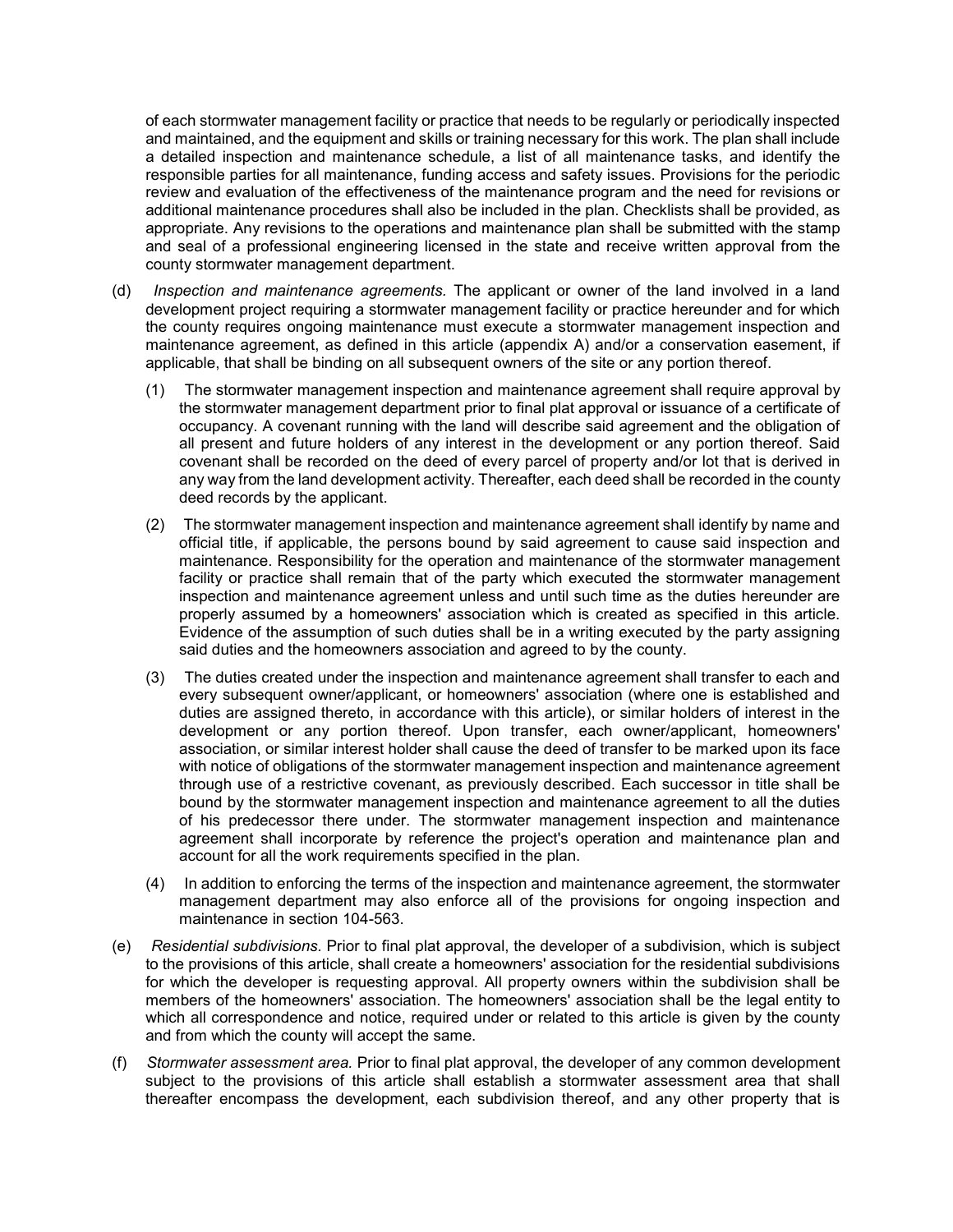alleged to be covered/served by the stormwater management plan. The stormwater assessment area shall be established through covenants running with each parcel of land in the assessment area, as evidenced through a recording in county deed records. The recording shall cause notice of the existence of the stormwater assessment area to transfer front one interest holder to the next with each sale of any parcel in the stormwater assessment area, until the stormwater management plan is replaced with a new plan or said plan is found to be inapplicable by the stormwater management department. Property owners within a stormwater assessment area may be billed annually for the cost to the county to perform maintenance and repair activities on privately owned stormwater management systems. The rate for stormwater assessment areas shall be determined based on the total cost incurred by the county in repairing and maintaining these systems divided by the number of nonexempt parcels that exist in the applicable stormwater assessment area.

- (g) *Other submittals.*
	- (1) Landscaping plan. A detailed landscaping and vegetation plan describing the woody and herbaceous vegetation that will be used within and adjacent to any stormwater management system. This plan may be included with the land development landscaping plan required in article V of this chapter. The landscaping plan shall include:
		- a. The arrangement of planted areas around the stormwater management systems;
		- b. Information necessary to construct the landscaping elements shown on the plan drawings;
		- c. Descriptions and standards for the methods, materials and vegetation that are to be used in the landscaping;
		- d. Density of plantings;
		- e. Descriptions of the stabilization and management techniques used to establish vegetation; and
		- f. A description of who will be responsible for ongoing maintenance of vegetation for the stormwater management facility system and what practices will be employed to ensure that adequate vegetative cover is preserved.
	- (2) *Maintenance bonds.* The applicant shall provide the appropriate maintenance bond as specified in this article.
	- (3) *As-builts.* Upon completion of the construction activities, the applicant shall submit as-built plans for all stormwater management systems. The plan must show the final design specifications for all stormwater management systems must be certified by a professional engineer registered in the state. The as-built plan shall also include stage/storage data for all detention or retention structures. These data shall be provided and certified by a registered land surveyor. A final inspection by the stormwater management department is required before the release of any performance securities can occur.
	- (4) *Evidence of acquisition of applicable local and nonlocal permits.* The applicant shall certify and provide documentation to the county stormwater management department that all other applicable environmental permits have been acquired for the site prior to approval of the stormwater management plan.
- (h) *Application review fees.* The fee for review of any stormwater management application shall be based on the fee structure established by the county board of commissioners and shall be made prior to the issuance of any building permit for the development.
- (i) *Application procedure.*
	- (1) Two copies of the stormwater management plan, the inspection and maintenance agreement, and all applicable documents (conservation easements, etc.) shall be submitted to the stormwater management department with the project's construction drawings or commercial site plan.
	- (2) The stormwater management department shall inform the applicant whether the submittals are approved or disapproved.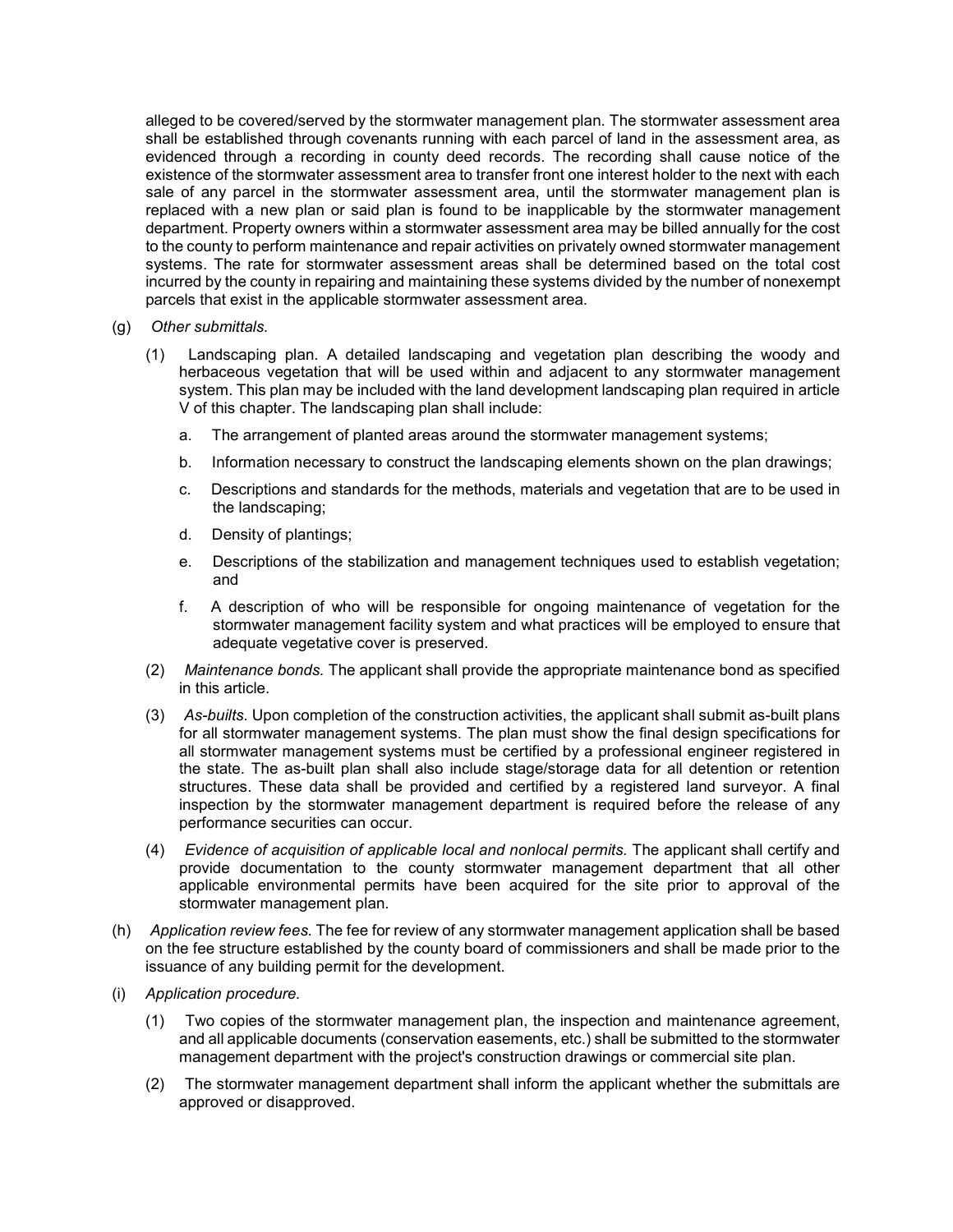- (3) If the deliverables required by this article are not approved, the stormwater management department shall notify the applicant of such fact in writing. The applicant may then revise any item not meeting the requirements hereof and resubmit the same, in which event this subsection and subsection (i)(2) of this section shall apply to such resubmittal.
- (4) A land-disturbance permit for a project shall not be issued by the stormwater management department until all applicable sections of this article are satisfied and approved by the stormwater management department.
- (5) Developments requiring a final plat. All remaining submittal requirements (e.g., creation of a stormwater assessment area) shall be submitted to the stormwater management department with or prior to the project's final plat. The stormwater management department shall inform the applicant whether the submittals are approved or disapproved. If any deliverable submittal is not approved, the stormwater management department shall notify the applicant of such fact in writing. The applicant may then revise any item not meeting the requirements hereof and resubmit the same, in which event this subsection shall apply to such resubmittal. The final plat shall not be approved by the stormwater management department until all submittal requirements are satisfied.
- (6) Developments not requiring a final plat. All remaining submittal requirements shall be submitted to the stormwater management department prior to issuance of a certificate of occupancy by the county permits and inspections department. The stormwater management department shall inform the applicant whether the submittals are approved or disapproved. If any deliverable is not approved, the stormwater management department shall notify the applicant of such fact in writing. The applicant may then revise any item not meeting the requirements hereof and resubmit the same, in which event this subparagraph shall apply to such resubmittal. The county permits and inspections department shall not issue the certificate of occupancy until all submittal requirements are satisfied.
- (j) *Notwithstanding the issuance of a land-disturbance permit.* In conducting the land development project, the applicant or other responsible person shall be subject to the following requirements:
	- (1) The applicant shall comply with all applicable requirements of the approved plan and this article and shall certify that all land clearing, construction, land development and drainage will be done according to the approved plan;
	- (2) The land development project shall be conducted only within the area specified in the approved plan;
	- (3) The stormwater management department shall be allowed to conduct periodic inspections of the project;
	- (4) No changes may be made to an approved plan without review and written approval by the stormwater management department; and
	- (5) Upon completion of the project, the applicant or other responsible person shall submit the engineers report and certification and as-built reports as required by this section.

(Code 1992, § 8-454; Ord. No. 2010-08, § 4, 8-26-2010)

Sec. 104-562. - Construction inspections of post-development stormwater management system.

- (a) *Inspections to ensure plan compliance during construction; storm sewer installation report.* A thirdparty pipe installation inspection report shall be required for all pipes placed in the ground and shall include the following information:
	- (1) Description of subgrade and bedding used in installation;
	- (2) Pipe material certifications;
	- (3) Description of backfill methods used;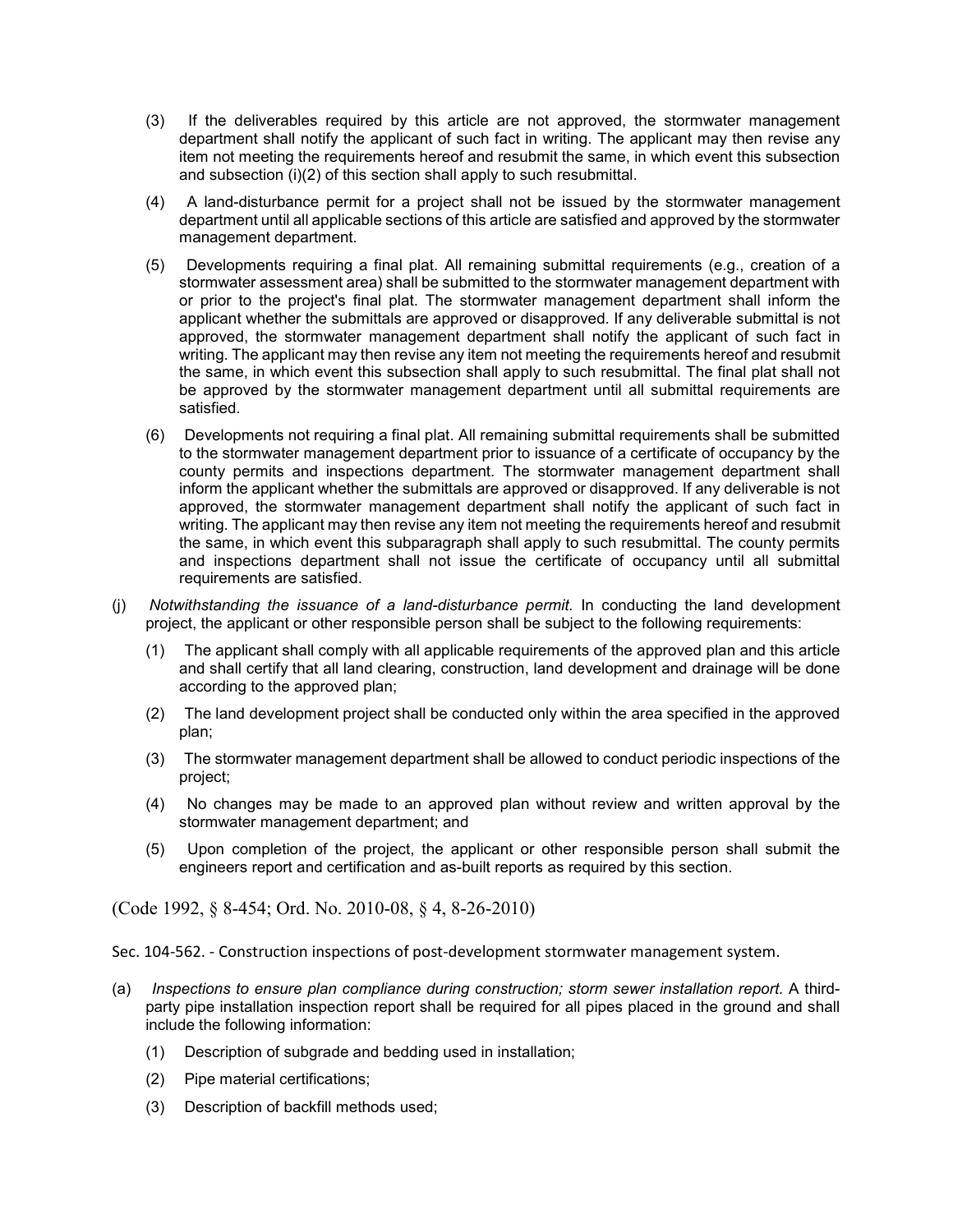- (4) A summary of all field inspections, including the name and affiliation of the inspector, date and time of visits, and summary of activities observed; and
- (5) Certification from a registered professional engineer that the pipe was installed in accordance to the approved construction plans and any applicable Georgia DOT, AASHTO or American Concrete Pipe Association Standards.
- (b) *Periodic inspections.* Periodic inspections of the stormwater management system construction shall be conducted and certified by a professional engineer registered in the state. Construction inspections shall utilize the approved stormwater management plan for establishing compliance. The minimum number and schedule of inspections shall be based on the proposed design and established by the stormwater management department during the project's preconstruction meeting. All inspections shall be documented with written reports that contain the following information:
	- (1) The name of the inspector, the date and location of the inspection, and a summary of the activities observed;
	- (2) A determination if the construction activities are in compliance with the approved stormwater management plan;
	- (3) Variations from the approved construction specifications; and
	- (4) Any other variations or violations of the conditions of the approved stormwater management plan.

If any violations are found, the applicant shall be notified in writing of the nature of the violation and the required corrective actions.

(Code 1992, § 8-455; Ord. No. 2010-08, § 4, 8-26-2010)

Sec. 104-563. - Ongoing inspection and maintenance of stormwater facilities and practices.

- (a) *Long-term maintenance and inspection of stormwater management systems.* Stormwater management systems identified in a stormwater management plan that are subject to an inspection and maintenance agreement must undergo ongoing inspections to document maintenance and repair needs and ensure compliance with the requirements of the agreement, the plan and this article. The responsible person, as designated in the approved inspection and maintenance agreement, shall inspect the stormwater management system on a periodic basis. In the event that the stormwater management system has not been maintained and/or becomes a danger to public safety or public health, the stormwater management department shall notify the person responsible for carrying out the maintenance plan by registered or certified mail to the person specified in the inspection and maintenance agreement. The notice shall specify the measures needed to comply with the agreement and the plan and shall specify the time within which such measures shall be completed. If the responsible person fails or refuses to meet the requirements of the inspection and maintenance agreement, the stormwater management department may correct the violation as provided in section 104-564. Inspection programs by the stormwater management department may be established on any reasonable basis, including but not limited to: routine inspections; random inspections; inspections based upon complaints or other notice of possible violations; and joint inspections with other agencies inspecting under environmental or safety laws. Inspections may include, but are not limited to: reviewing maintenance and repair records; sampling discharges, surface water, groundwater, and material or water in stormwater management facilities; and evaluating the condition of stormwater management facilities and practices.
- (b) *Right-of-entry for inspection.* The terms of the inspection and maintenance agreement shall provide for the stormwater management department to enter the property at reasonable times and in a reasonable manner for the purpose of inspection. This includes the right to enter a property when it has a reasonable basis to believe that a violation of this article is occurring or has occurred and to enter when necessary for abatement of a public nuisance or correction of a violation of this article.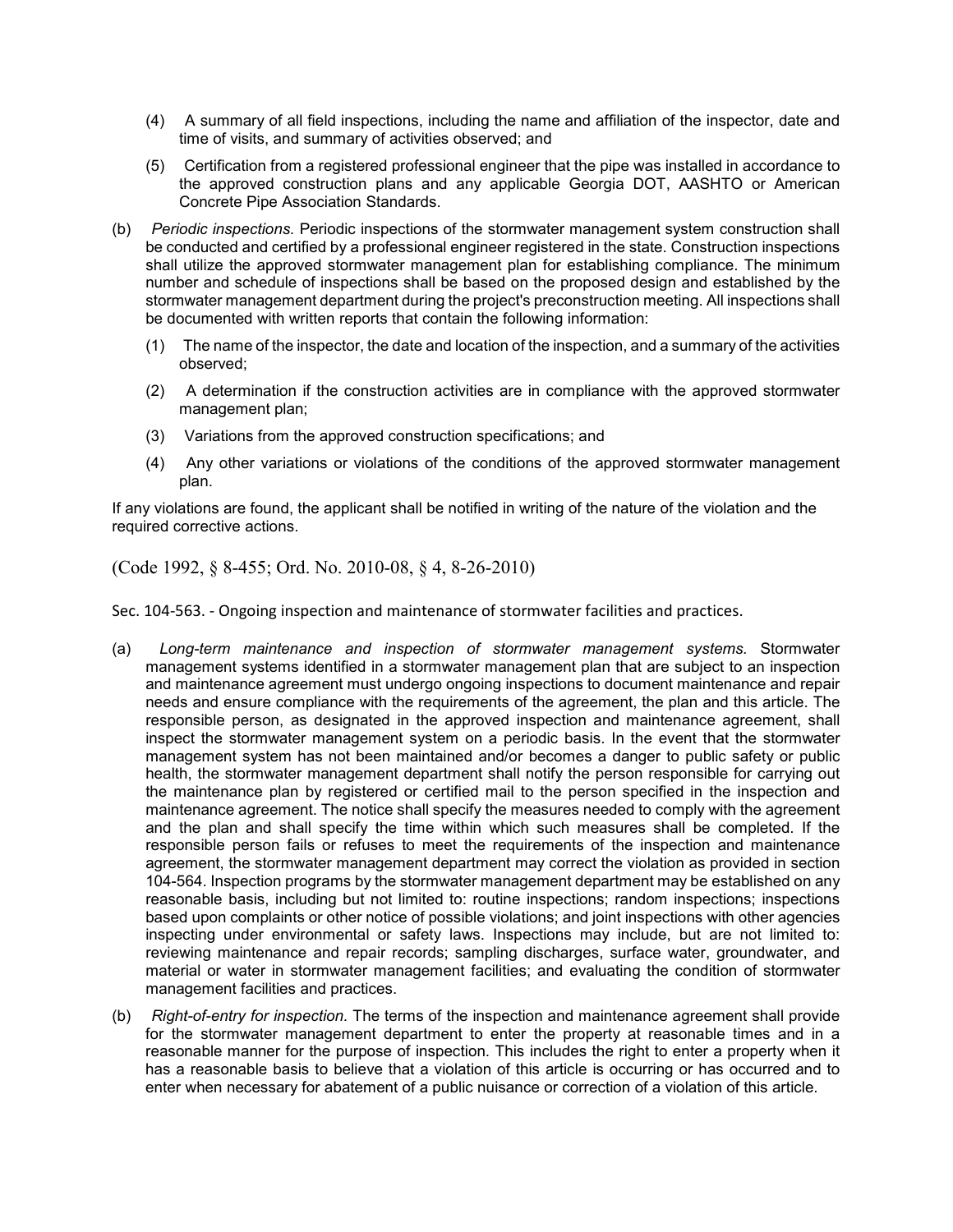- (c) *Records of maintenance activities.* Parties responsible for the operation and maintenance of a stormwater management system shall provide records of all maintenance and repairs to the stormwater management department on an annual basis.
- (d) *Failure to maintain.* If a responsible person fails or refuses to meet the requirements of the inspection and maintenance agreement, the stormwater management department, after 30 days' written notice (except, that in the event the violation constitutes an immediate danger to public health or public safety, 24 hours' notice shall be sufficient), may correct a violation of the design standards or maintenance requirements by performing the necessary work to place the facility or practice in proper working condition. Recovery of costs associated with the performance of said work shall be through the stormwater assessment area established in section 104-561(d). Alternatively, the stormwater management department may issue citations to help force compliance with the inspection and maintenance agreement.

(Code 1992, § 8-456; Ord. No. 2010-08, § 4, 8-26-2010)

Sec. 104-564. - Violations, enforcement and penalties.

Any action or inaction which violates the provisions of this article or the requirements of an approved stormwater management application may be subject to the enforcement actions outlined in this section. Any such action or inaction, which is continuous with respect to time, is deemed to be a public nuisance and may be abated by injunctive or other equitable relief. The imposition of any of the penalties described as follows shall not prevent such equitable relief:

- (1) *Notice of violation.* If the stormwater management department determines that an applicant or other responsible person has failed to comply with the terms and conditions of a permit, an approved stormwater management plan or the provisions of this article, it shall issue a written notice of violation to such applicant or other responsible person. Where a person is engaged in activity covered by this article without having first secured a permit, the notice of violation shall be served on the owner or the responsible person in charge of the activity being conducted on the site. The notice of violation shall contain:
	- a. The name and address of the owner or the applicant or the responsible person;
	- b. The address or other description of the site upon which the violation is occurring;
	- c. A statement specifying the nature of the violation;
	- d. A description of the remedial measures necessary to bring the action or inaction into compliance with the permit, the stormwater management plan or this article and the date for the completion of such remedial action; and
	- e. A statement of the penalty or penalties that may be assessed against the person to whom the notice of violation is directed.
- (2) *Penalties.* In the event the remedial measures described in the notice of violation have not been completed by the date set forth for such completion in the notice of violation, any one or more of the following actions or penalties may be taken or assessed against the person to whom the notice of violation was directed. Before taking any of the following actions or imposing any of the following penalties, the stormwater management department shall first notify the applicant or other responsible person in writing of its intended action, and shall provide a reasonable opportunity, of not less than ten days (except, that in the event the violation constitutes an immediate danger to public health or public safety, 24 hours' notice shall be sufficient) to cure such violation. In the event the applicant or other responsible person fails to cure such violation after such notice and cure period, the stormwater management department may take any one or more of the following actions or impose any one or more of the following penalties.
	- a. *Stop work order.* The stormwater management department may issue a stop work order that shall be served on the applicant or other responsible person. The stop work order shall